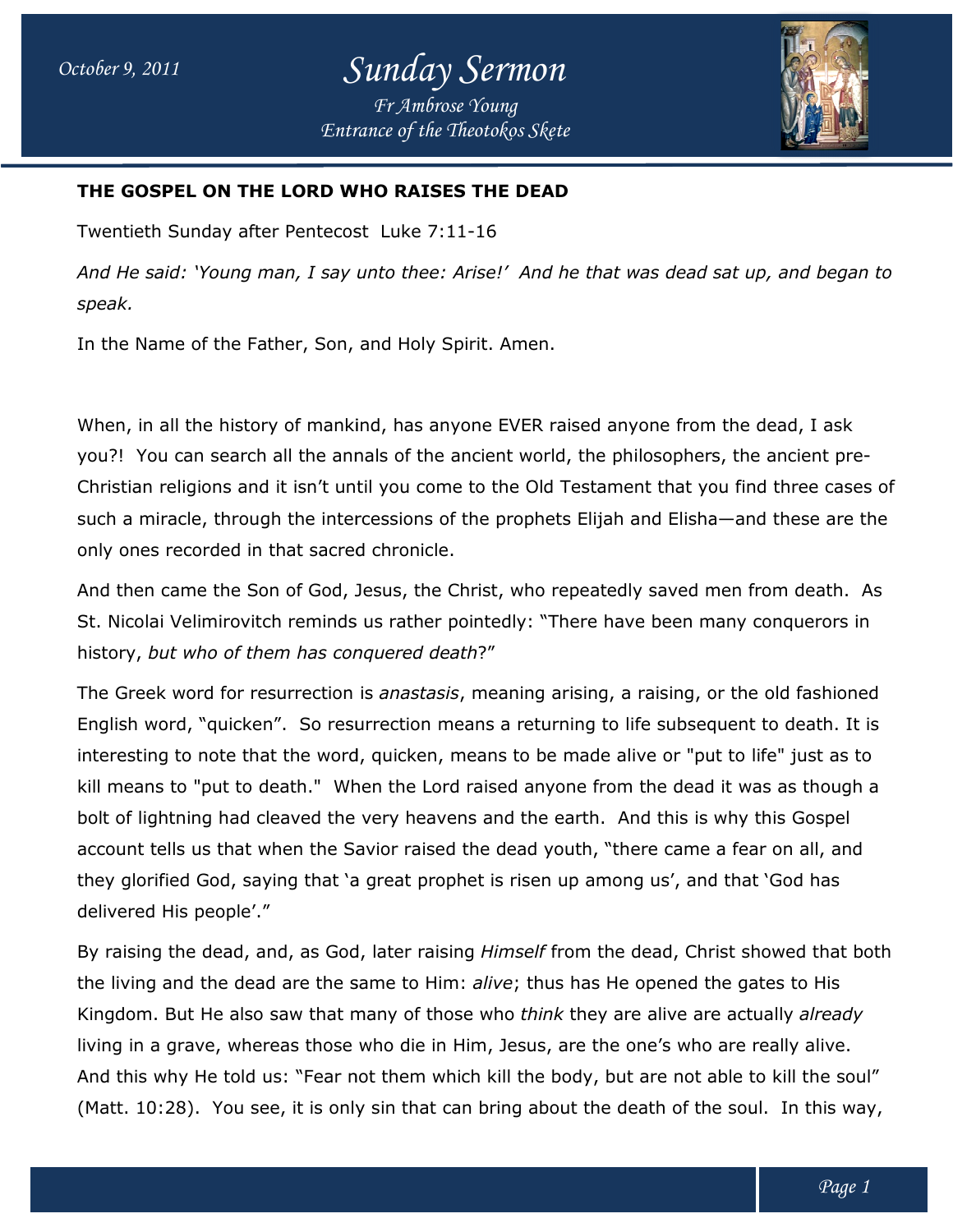## *October 9, 2011 Sunday Sermon Fr Ambrose Young*



*Entrance of the Theotokos Skete*

the Redeemer sought to still our fear of physical death, but increase our fear of spiritual death. the Redeemer sought to still our fear of physical death, but increase our fear of spiritual<br>death.<br>This makes complete sense: if someone is able to raise to life a corpse—and in the case of

Lazarus it was a corpse already several days dead and stinking--then that same Person could This makes complete sense: if someone is able to raise to life a corpse—and in the case of<br>Lazarus it was a corpse already several days dead and stinking--then that same Person could<br>raise someone who is dead in sin to spi *us* is this true—that we are dead in sin?

Any of us who have been with or near a dead body know that this is a very mysterious experience. Literally from one moment to the next, life leaves the flesh, and the sentence of mortality on all mankind is passed once again. It is interesting to me that when animals are dying they hide themselves away, as if ashamed of their own mortality. And in our culture today death has become something shameful, something to be hidden away and covered up as much as possible, so that people don't have to confront the actual reality. It's easier to look upon a dead body in its coffin and whisper, "It looks like he's just asleep." And even easier if the coffin is close, or there's immediate cremation (which, by the way, is forbidden by the Church). The denial of death and its meaning is rampant in our culture and society today. raise someone who is dead in sin to spiritual life once again, couldn't He? And of how many<br>us is this true—that we are dead in sin?<br>Any of us who have been with or near a dead body know that this is a very mysterious<br>expe today death has become something shameful, something to be hidden away and covered เ<br>as much as possible, so that people don't have to confront the actual reality. It's easier to<br>look upon a dead body in its coffin and whi

The Holy Fathers teach us that the stench which comes from our bodies after death, when the Church). The denial of death and its meaning is rampant in our culture and society today<br>The Holy Fathers teach us that the stench which comes from our bodies after death, when<br>they begin to decay, actually reflects th in the case of many saints, their bodies did not decay! And in the case of some, an ineffable and heavenly fragrance also came from their bodies. Archbishop Kyril of San Francisco was present in Jerusalem when the coffin of the Grand Duchess Martyr Elizabeth was opened some years ago. He told me that not only was she partially incorrupt, but an otherworldly aroma similar to violets, but better, greater—arose from her body. This was not because she was utterly sinless, but because she repented and was raised from spiritual death by the Lord. This is all we need to do, too, brothers and sisters. Repent. And be raised. utterly sinless, but because she repented and was raised from spiritual death by the Lord.<br>This is all we need to do, too, brothers and sisters. Repent. And be raised.<br>All of this reminds me of the random but providentiall heavenly fragrance also came from their bodies. Archbishop Kyril of San Francisco wa<br>ent in Jerusalem when the coffin of the Grand Duchess Martyr Elizabeth was opened s<br>s ago. He told me that not only was she partially inc emation (which, by the way, is forbidden b<br>s rampant in our culture and society today<br>mes from our bodies after death, when<br>our own sins while alive. And this is why,<br>ay! And in the case of some, an ineffable<br>s. Archbishop

was called upon to read aloud by the bishop when I was tonsured a Reader, many decades ago. These verses come from St. Paul: